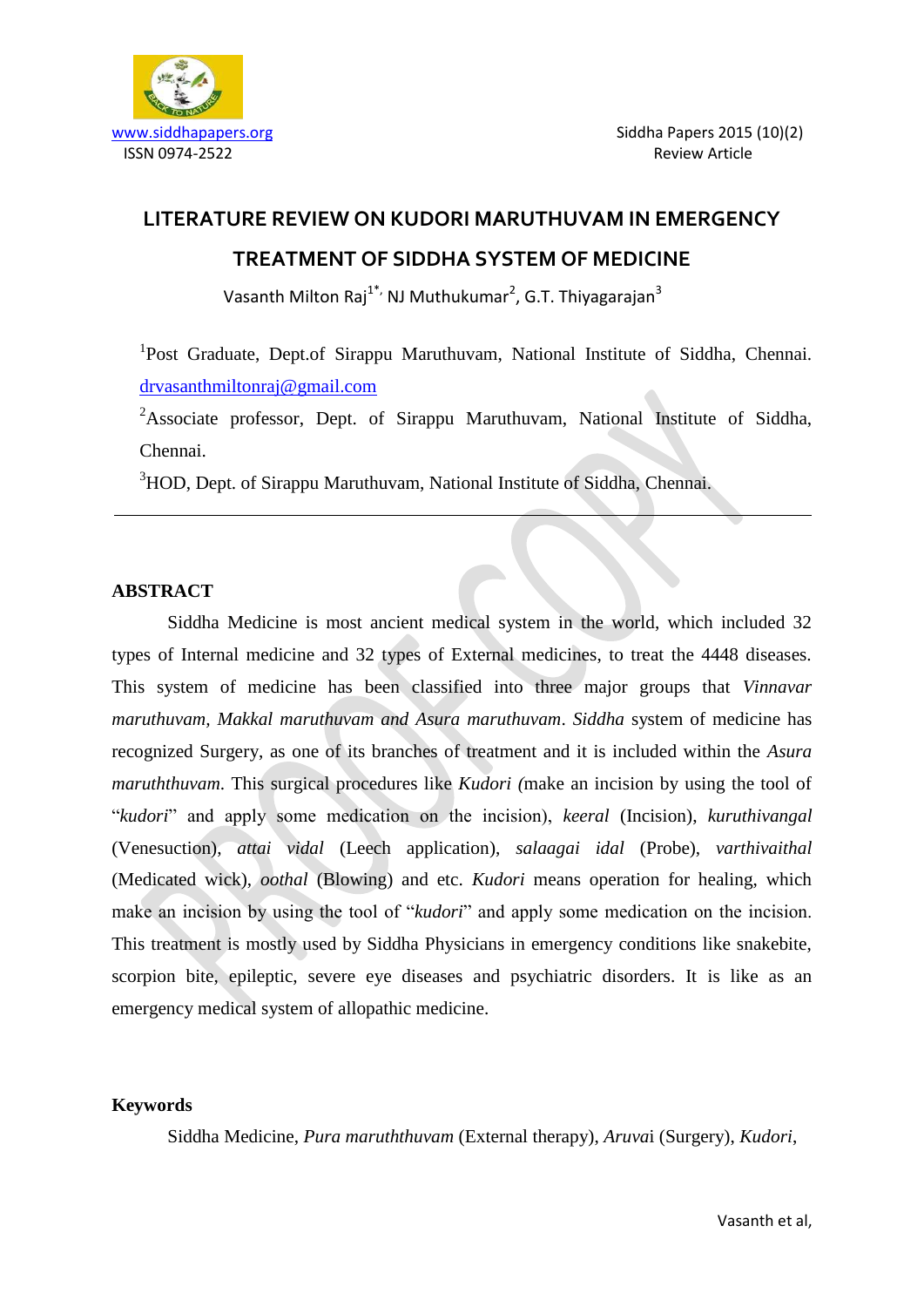#### **INTRODUCTION**

There is no specific period that can be ascribed, for the origin of this branch in Siddha System of Medicine. While *Siddhars* developed the science of medicine by intuition, through the astute observation and experience they have designed and introduced the surgical methods in the treatment of certain diseases, which could not be cured by oral medications. Thus the branch of Surgery in Siddha Medicine would have been developed.

> *Kathi sathiram kavinkurumpi vaangiyum Mugavaa thanudan mullu vangiyum Aazhi kolu madutha piraiyum Kathiri kaiyudan parakarai vaangiyum Muchala kaiyodu munimozhi yottum Matta kolum marum uchiyum Seppu kizhaiyum seriya salagaiyum Vattakai thannudan valarpanj samukamum Seppu salakaiyung kompu kudoriyum Vengala kuzhalum eya salagaiyum Kaya kolum kankathi thandum Ivaivai yayutha mirupath tharung Sivanava narulaal thikazhsathra yuthamae. -Agathiyar nayana vithi*

At present in this system, only a few works on "Surgery" are available. According to the Tamil literature as already mentioned the antiquity might be ascribed as the twelfth century B.C. Among the various *Siddhars,* only the efforts of *Agathiar* encompass all the details of the Surgery and its application. These are mentioned in "*Agathiar Rana Perunool*" and "*Nagamuni nayana vithi."* 

The Surgical instruments were also used extensively in Cataract Surgery, Lymphadenitis, Dental Extraction and Cautery. *Agathiyar* explains Twenty-six (26) instruments with finer details including material of construction, dimension, and shape in the treatise on eye diseases authored. Another set of Ninety-eight (98) instruments is listed in text of *Naagamuni nayana vithi*. These varieties include, extractors of different kind like nail extractors, tooth extractors, thorn extractors, ear wax extractors, tongs, incising knives of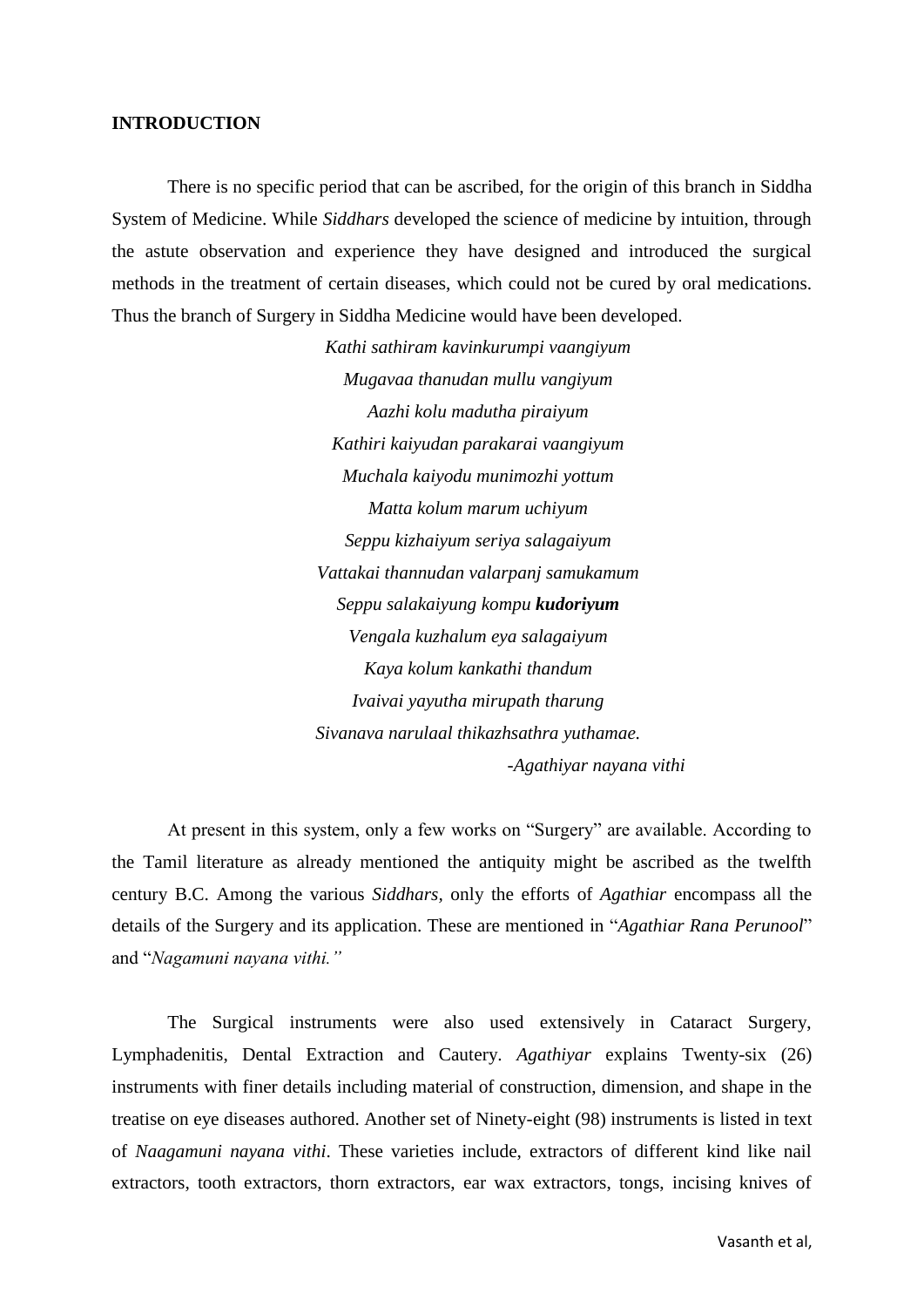different dimensions depending upon the area of use, puncturing needles, suturing needles, bone cutters, dissecting scissors, curved scissors, probes with varying length and tips with three facets, bloodletting tubes, drains, douche applicator. The material of assemble is usually by gold, silver and copper. Further important therapy of *Kudori maruththuvam* was found from the text of *Agasthiyar nayana vithy.* Incision, excision, scrapping, puncturing, probing, extraction, letting out of fluid and suturing are the broad classification of surgical procedures listed in *Siddha* texts. Different instruments were used in surgical procedures mainly to treat war wounds, carbuncles, swellings, abscess, removal of neo growth, pustular swelling, haematoma, fistula in ano etc.

 The meaning of *Kudori* is that, to perform incisions for assure best therapeutic healing (*Aattruvatharkaga keerugai*). It is otherwise called *Kudori vaithal, Kudori pannal, Kudori yadal, kudori Oondral.* 

*Kudori maruthuvam* makes as a small incisions or punctures in any part of the body for the purpose of abstracting blood or any fluid in certain diseases, as anasarca, etc or making a slit with a knife in any part of the body for purposes of administering medicines to affect a cure in certain diseases.

#### **Instruments of** *Kudori Maruththuvam*

In *kudori maruthuvam* the tool of "*kudori*" do mostly make an incision. The following instruments are also commonly used in *kudori maruthuvam*;

- *Mulluvangi (*an instrument to clip*)*
- *Kaththi (*Knife*)*
- *Nel* (unpolised rice)

*Kudori* instrument *(karuvi)* looks like Axe *(kodari)*. It has two ends one is flat and sharp and another end has handled made on wood. Its length  $7\frac{1}{2}$  inches, it weight about  $\frac{1}{4}$  palam  $(8.75gm)$ . But presently some traditional physicians are using as an instrument about  $\frac{1}{2}$  feet length broomstick end of that sharp glass piece.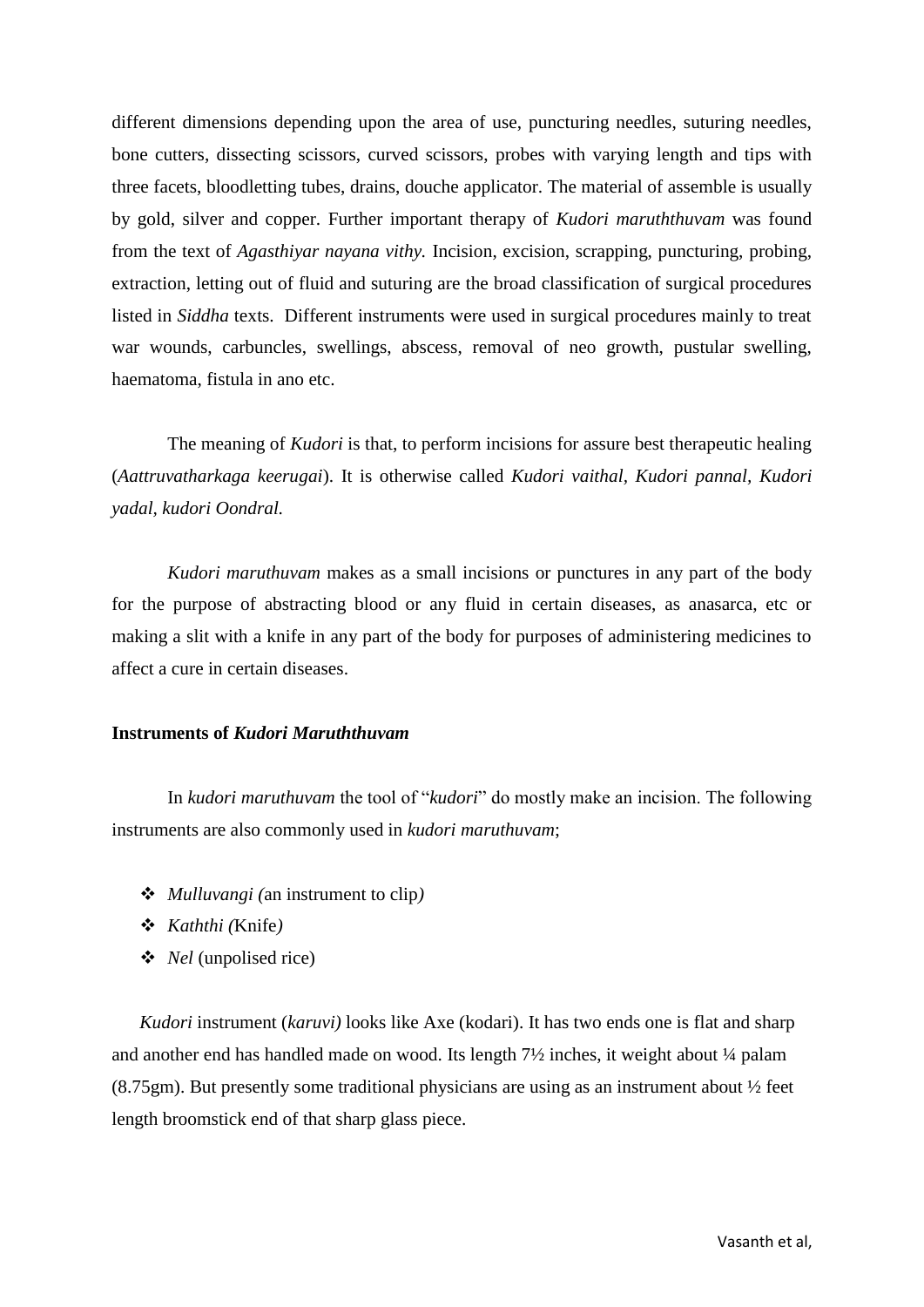

#### **Method of** *Kudori* **Treatment**

This instrument has to be sterilized before the treatment in order to prevent infection. At first, superficial veins has to be made prominent. Then, the sharp edge of the kudori instrument has to be tapped over the prominent vein to make injury. Then, medication is applied over it and dressed well. This procedure may be practical in Vertex, Muscles, Occipital region of scalp and Skin.

#### **Specific locations for** *Kudori*

The ancient Siddha physicians prefer the following specific locations for the treatment of *kudori maruthuvam.*

- 1. *Uchi* (vertex)
- 2. *Pidari* (back of the scalp)
- 3. *Netriyin naalam* (vein of forehead)
- 4. *Thasai* (muscles)
- 5. *Thol* (skin)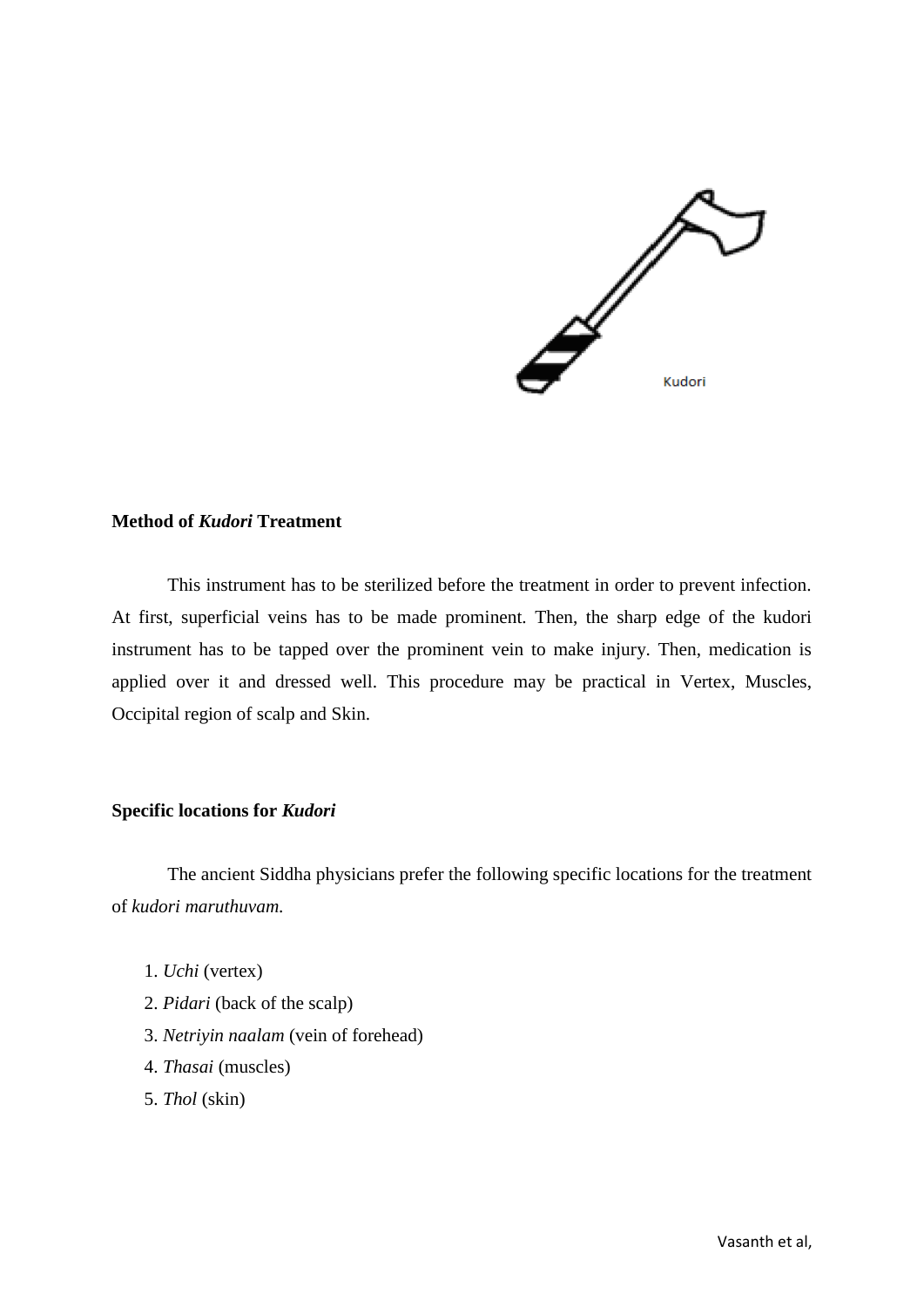## **Indication for** *Kudori*

The following disease are treated by *Kudori* in *Siddha* Medicine

- 1. *Paambu kadi* (snake bite)
- 2. *Thel kadi* (scorpion bite)
- 3. *Kakkai valippu* (epileptic)
- 4. *Kan noigal* (severe eye diseases)
- 5. *Pitha kirigai* (psychiatric disorders)

## **Some examples of kudori therapy:**

| <b>Kudori Medicine</b>                         | <b>Indication</b>                   |
|------------------------------------------------|-------------------------------------|
| 01. Nal velai juice (Cleome viscosa)           | Unconsciousness due to snake bite   |
| 02. Sarparaja mayanam                          | Unconsciousness due to snake venome |
|                                                | (bite)                              |
| 03. Sagala viriyan kadiku kudori               | Virian kadi (kraits poision)        |
| 04. Sagala vidathirkum maathirai               | Poisonous bite.                     |
| 05. Vidam mandaikearinal pirmaranththil theika | Poisonous bite.                     |
| marunthu                                       |                                     |
| 06. Sagala vidaththirku kalikkam/kudori        | Poisonous bite                      |
| 07. Sagala vidaththirku kudori                 | Poisonous bite                      |
| 08. Vishamirakka kudori                        | Poisonous bite                      |
| 09. Adakkam ezhuppa kudori                     | Poisonous bite                      |
| 10. Kudori thylam                              | Poisonous bite                      |
| 11. Kudariyaada marunthu                       | Poisonous bite                      |
| 12. Cow-dung                                   | Pitha kirigai(psychiatric disorder) |
| 13. Koththi kattukinra urundai                 | Sukkiran(One of the eye disorder)   |

## **Advantages of** *kudori maruthuvam***:**

- The state when the condition is unable to treated by oral administration of medicine
- Effect full in Emergency condition
- Easy procedure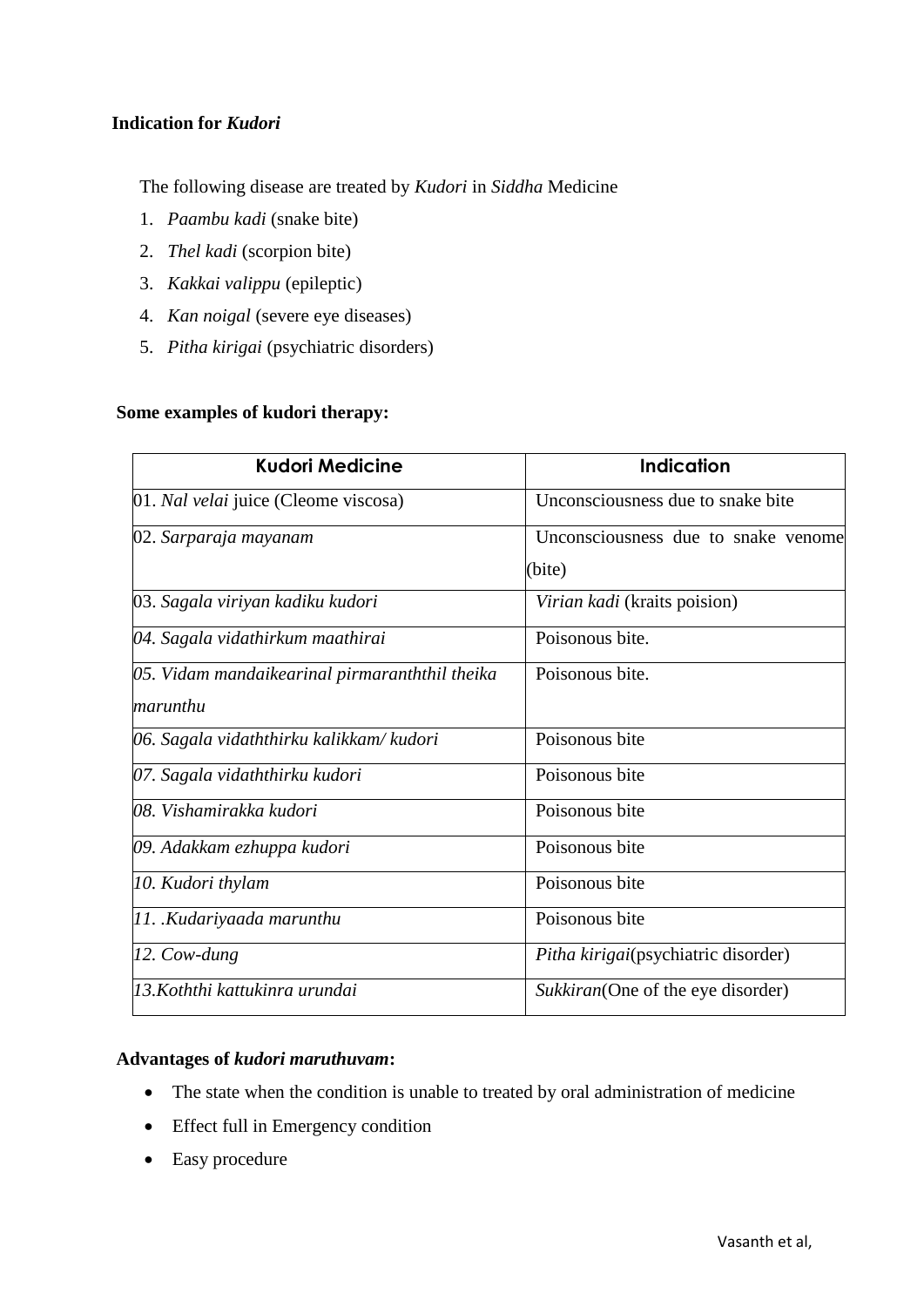- Time saving
- Low cost

## **CONCLUSION**

*Kudori maruthuvam* is one of the external therapies of Siddha system of medicine. It has more important, as it plays vital role in emergency condition. Practice of *kudori maruthuvam*  has to be encouraged, and evaluation of *kudori maruthuvam* for scientific validity also be done. Main aim of this Literature review is the initial step to improve emergency treatment systems in Siddha system of Medicine and eye opener to all.

## **REFERENCE:**

- 1. Amirthalingampillai T.S. Aagthiyar nayana vithi, Arulmigu pazhani thandayutha paani thirukovil siddha maruthuva nool velivettu kuzhu pazhani,India1923;18.
- 2. Amirthalingampillai T.S. Naagamuni nayana vithi, Arulmigu pazhani thandayutha paani thirukovil siddha maruthuva nool velivettu kuzhu pazhani, India - 1923; 18.
- 3. Agathiyar. Agathiyar kirigai nool 64, Ramachandran S.P, Thamarai Noolagam chennai, India1997;83.
- 4. Kowsigar. Sithar aarudam, Ramachandran S.P,Thamarai Noolagam chennai, India 2000;335
- 5. Deva Aasirvatham, Marunthu sei iyalaum kalai iyalum, Directorate of Indian medicine and Homeopathy Publications Chennai.
- 6. Thirunarayanan T. External therapy of siddha medicine,Centre for traditional medicine & Research, India 2010;232.
- 7. Vengatarajan S. Sarebenthirar vaithiya muraigal(visha roga sigichai), Director Sarasvathy mahal library, India June-2005;171
- 8. Sambasivam pillai T.V. Tamil-English Dictonary, Directorate of Indian medicine and Homeopathy Publications Chennai.India 1931;1500.
- 9. Uroma rishi. Naagar Visha Aarudam,Ramachandran S.P, Thamarai Noolagam chennai, India 2000;129.